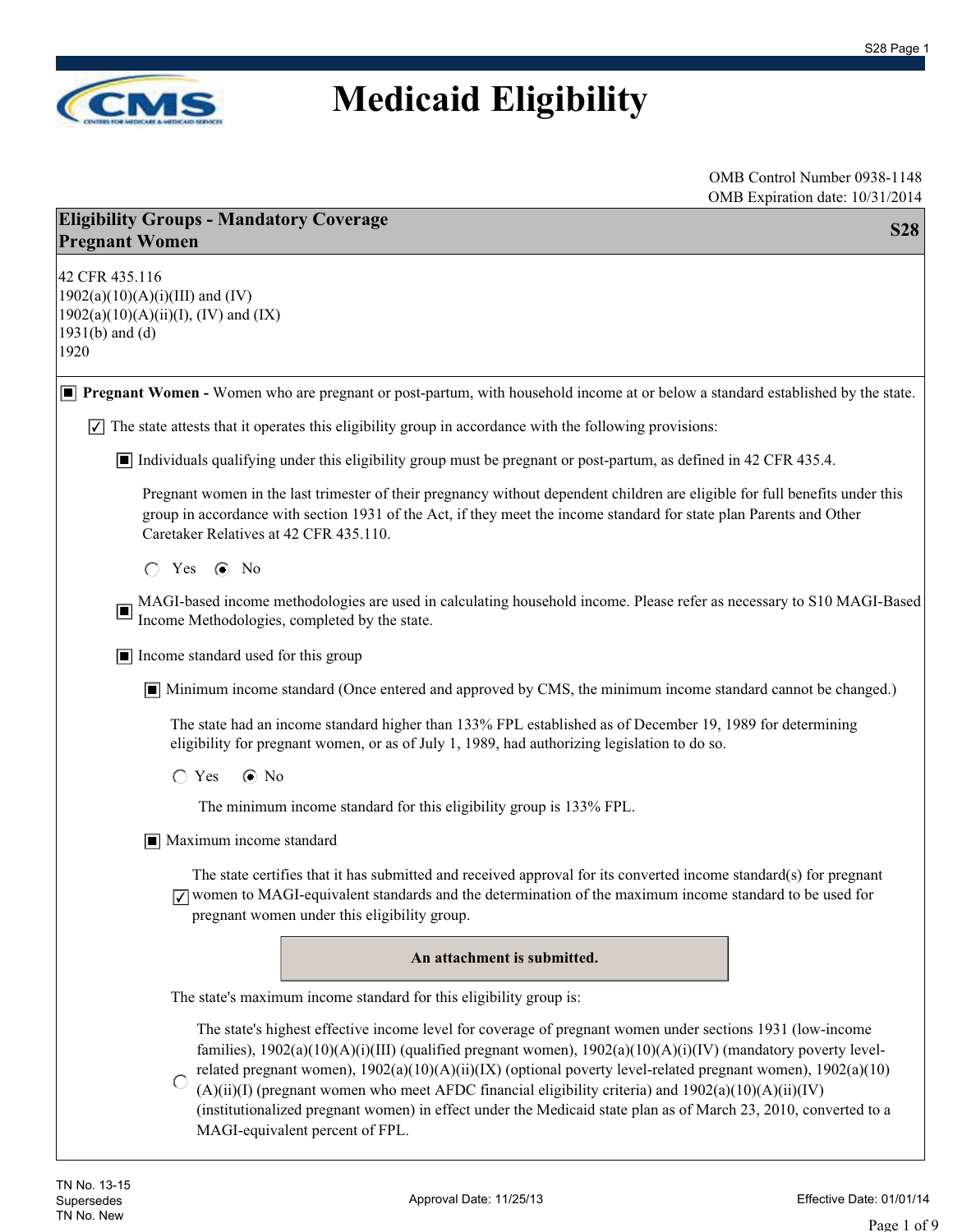

|        | Maximum income limit for full Medicaid coverage                                                                                                                                                                                                                                                                                                                                                                                                                                                                                                                                                                        |  |  |  |  |  |  |
|--------|------------------------------------------------------------------------------------------------------------------------------------------------------------------------------------------------------------------------------------------------------------------------------------------------------------------------------------------------------------------------------------------------------------------------------------------------------------------------------------------------------------------------------------------------------------------------------------------------------------------------|--|--|--|--|--|--|
|        | An attachment is submitted.                                                                                                                                                                                                                                                                                                                                                                                                                                                                                                                                                                                            |  |  |  |  |  |  |
|        | The state certifies that it has submitted and received approval for its converted May 1, 1988 AFDC payment<br>$\sqrt{}$<br>standard.                                                                                                                                                                                                                                                                                                                                                                                                                                                                                   |  |  |  |  |  |  |
|        | The minimum income standard used for full coverage under this group is the state's AFDC payment standard in<br>effect as of May 1, 1988, converted to MAGI-equivalent amounts by household size. The standard is described in<br>S14 AFDC Income Standards.                                                                                                                                                                                                                                                                                                                                                            |  |  |  |  |  |  |
|        | $\boxed{\blacksquare}$ Minimum income limit for full Medicaid coverage                                                                                                                                                                                                                                                                                                                                                                                                                                                                                                                                                 |  |  |  |  |  |  |
| below: | Full Medicaid coverage is provided only for pregnant women with income at or below the income limit described                                                                                                                                                                                                                                                                                                                                                                                                                                                                                                          |  |  |  |  |  |  |
|        | Pregnancy-related services, as defined at 42 CFR 440.210 (a)(2), include prenatal, delivery, postpartum and family<br>planning services, as well as services related to conditions which may complicate pregnancy.                                                                                                                                                                                                                                                                                                                                                                                                     |  |  |  |  |  |  |
|        | Pregnant women whose income exceeds the income limit specified below for full coverage of pregnant women receive<br>only pregnancy-related services.                                                                                                                                                                                                                                                                                                                                                                                                                                                                   |  |  |  |  |  |  |
|        | $\bigcirc$ All pregnant women eligible under this group receive full Medicaid coverage under this state plan.                                                                                                                                                                                                                                                                                                                                                                                                                                                                                                          |  |  |  |  |  |  |
|        | $\blacksquare$ Benefits for individuals in this eligibility group consist of the following:                                                                                                                                                                                                                                                                                                                                                                                                                                                                                                                            |  |  |  |  |  |  |
|        | $\blacksquare$ There is no resource test for this eligibility group.                                                                                                                                                                                                                                                                                                                                                                                                                                                                                                                                                   |  |  |  |  |  |  |
|        | Another income standard in-between the minimum and maximum standards allowed.                                                                                                                                                                                                                                                                                                                                                                                                                                                                                                                                          |  |  |  |  |  |  |
|        | The maximum income standard                                                                                                                                                                                                                                                                                                                                                                                                                                                                                                                                                                                            |  |  |  |  |  |  |
|        | $\odot$ The minimum income standard                                                                                                                                                                                                                                                                                                                                                                                                                                                                                                                                                                                    |  |  |  |  |  |  |
|        | Indicate the state's income standard used for this eligibility group:                                                                                                                                                                                                                                                                                                                                                                                                                                                                                                                                                  |  |  |  |  |  |  |
|        | Income standard chosen                                                                                                                                                                                                                                                                                                                                                                                                                                                                                                                                                                                                 |  |  |  |  |  |  |
|        | <b>● 185% FPL</b>                                                                                                                                                                                                                                                                                                                                                                                                                                                                                                                                                                                                      |  |  |  |  |  |  |
|        | The state's effective income level for any population of pregnant women under a Medicaid 1115 demonstration as<br>of December 31, 2013, converted to a MAGI-equivalent percent of FPL.                                                                                                                                                                                                                                                                                                                                                                                                                                 |  |  |  |  |  |  |
|        | The state's effective income level for any population of pregnant women under a Medicaid 1115 demonstration as<br>of March 23, 2010, converted to a MAGI-equivalent percent of FPL.                                                                                                                                                                                                                                                                                                                                                                                                                                    |  |  |  |  |  |  |
|        | The state's highest effective income level for coverage of pregnant women under sections 1931 (low-income<br>families), $1902(a)(10)(A)(i)(III)$ (qualified pregnant women), $1902(a)(10)(A)(i)(IV)$ (mandatory poverty level-<br>related pregnant women), $1902(a)(10)(A)(ii)(IX)$ (optional poverty level-related pregnant women), $1902(a)(10)$<br>$(A)(ii)(I)$ (pregnant women who meet AFDC financial eligibility criteria) and $1902(a)(10)(A)(ii)(IV)$<br>(institutionalized pregnant women) in effect under the Medicaid state plan as of December 31, 2013, converted to<br>a MAGI-equivalent percent of FPL. |  |  |  |  |  |  |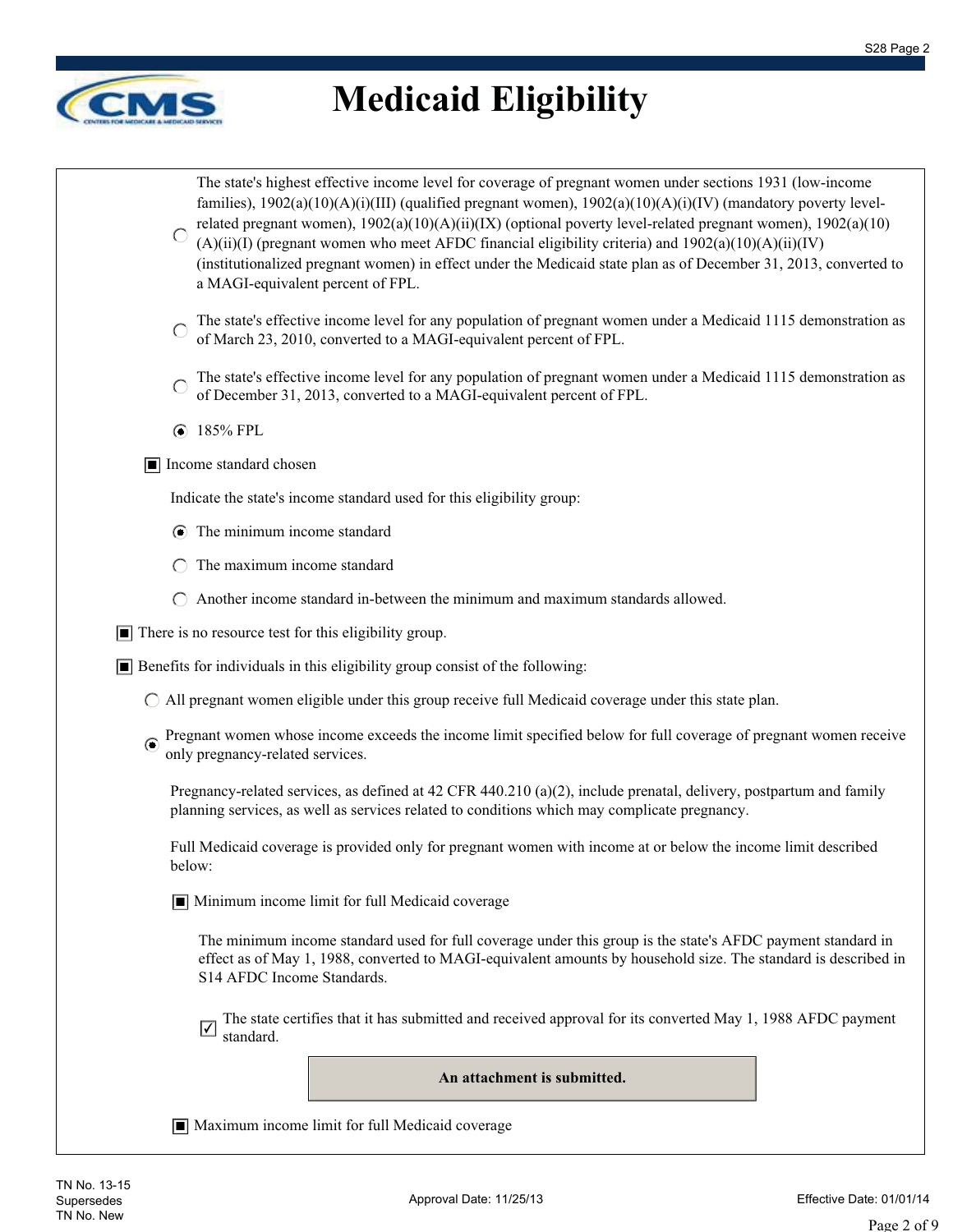

| The highest effective income level for coverage under section $1902(a)(10)(A)(i)(III)$ (qualified pregnant<br>• (• women) or section 1931(b) and (d) (low-income families) in effect under the Medicaid state plan as of March<br>23, 2010, converted to a MAGI-equivalent standard. |
|--------------------------------------------------------------------------------------------------------------------------------------------------------------------------------------------------------------------------------------------------------------------------------------|
| The highest effective income level for coverage under section $1902(a)(10)(A)(i)(III)$ (qualified pregnant<br>women) or section 1931(b) and (d) (low-income families) in effect under the Medicaid state plan as of<br>December 31, 2013, converted to a MAGI-equivalent standard.   |
| The state's effective income level for any population of pregnant women under a Medicaid 1115<br>demonstration as of March 23, 2010, converted to a MAGI-equivalent percent of FPL.                                                                                                  |
| The state's effective income level for any population of pregnant women under a Medicaid 1115<br>demonstration as of December 31, 2013, converted to a MAGI-equivalent percent of FPL.                                                                                               |
| The amount of the maximum income limit for full Medicaid coverage is:                                                                                                                                                                                                                |
| $\bigcirc$ A percentage of the federal poverty level:<br>$\frac{0}{0}$                                                                                                                                                                                                               |
| $\odot$ A dollar amount                                                                                                                                                                                                                                                              |
| Income Standard Entry - Dollar Amount - Automatic Increase Option<br>S13a                                                                                                                                                                                                            |
| The standard is as follows:                                                                                                                                                                                                                                                          |
| <b>⊙</b> Statewide standard                                                                                                                                                                                                                                                          |
| Standard varies by region                                                                                                                                                                                                                                                            |
| Standard varies by living arrangement                                                                                                                                                                                                                                                |
| Standard varies in some other way                                                                                                                                                                                                                                                    |
| Enter the statewide standard                                                                                                                                                                                                                                                         |
|                                                                                                                                                                                                                                                                                      |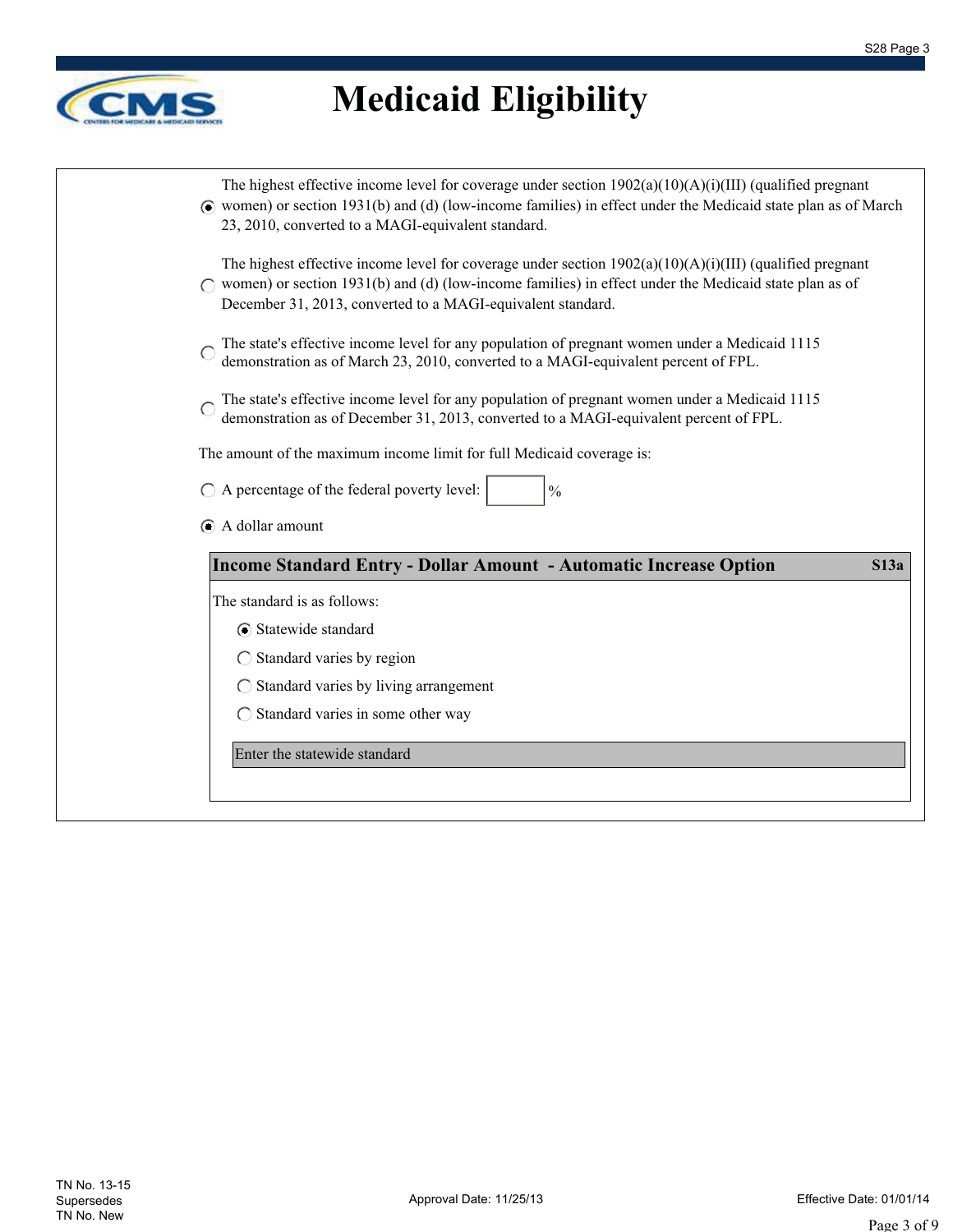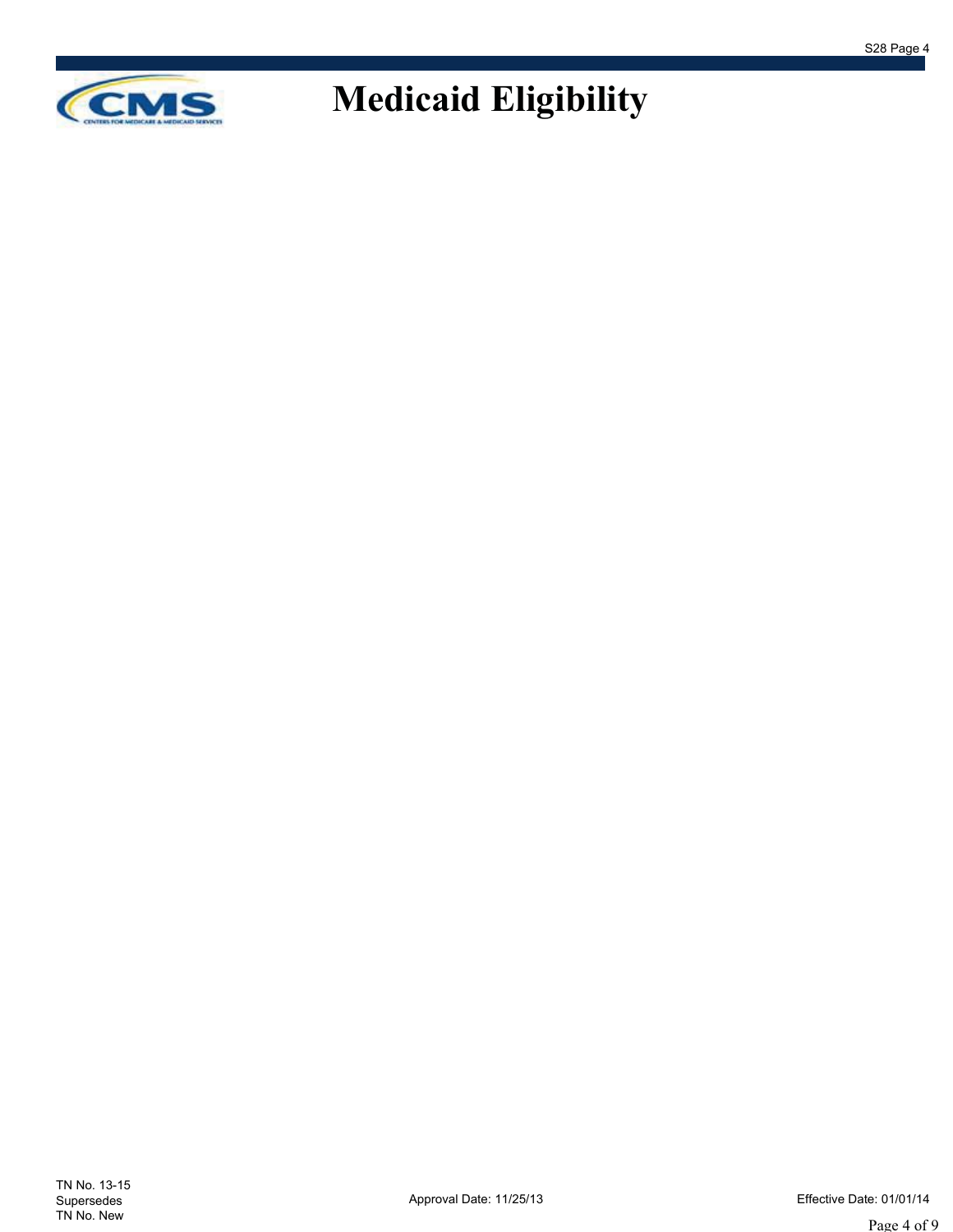

|                      | Household size   | Standard (\$)                 |                           | Additional incremental amount<br>$\bigcirc$ Yes<br>$\odot$ No |
|----------------------|------------------|-------------------------------|---------------------------|---------------------------------------------------------------|
| $\div$               | 1                | 590                           | X                         | Increment amount \$                                           |
| $\ddot{\phantom{1}}$ | $\sqrt{2}$       | 740                           | X                         |                                                               |
| $\div$               | $\vert 3 \vert$  | 842                           | X                         |                                                               |
| $\ddot{}$            | $\vert 4$        | 941                           | X                         |                                                               |
| $\ddot{}$            | $\overline{5}$   | 1,042                         | $\boldsymbol{\mathsf{X}}$ |                                                               |
| $\div$               | $\sqrt{6}$       | 1,145                         | X                         |                                                               |
| $\div$               | $\boldsymbol{7}$ | 1,244                         | X                         |                                                               |
| $\ddot{}$            | $\,8\,$          | 1,343                         | X                         |                                                               |
| $\ddot{}$            | 9                | 1,443                         | X                         |                                                               |
| $\ddot{\phantom{1}}$ | $10\,$           | 1,544                         | X                         |                                                               |
| $\div$               | $11\,$           | 1,643                         | X                         |                                                               |
| $\div$               | 12               | 1,746                         | X                         |                                                               |
| $\div$               | 13               | 1,843                         | X                         |                                                               |
| $\ddot{}$            | 14               | 1,943                         | $\boldsymbol{\mathsf{X}}$ |                                                               |
| $\div$               | 15               | 2,044                         | X                         |                                                               |
| $\div$               | 16               | 2,147                         | $\boldsymbol{\mathsf{X}}$ |                                                               |
|                      | $+$ 17           | 2,242                         | X                         |                                                               |
|                      | $+$   18         | 2,342                         | X                         |                                                               |
| $\ddot{\phantom{1}}$ | $ 19\rangle$     | 2,443                         | $\boldsymbol{\mathsf{X}}$ |                                                               |
| $\ddag$              | $\vert$ 20       | 2,544                         | X                         |                                                               |
| $\div$               | 21               | 2,643                         | X                         |                                                               |
| $\div$               | 22               | 2,741                         | X                         |                                                               |
| ٠                    | 23               | 2,843                         | X                         |                                                               |
| ٠                    | $\vert$ 24       | 2,941                         | X                         |                                                               |
|                      | $+$ 25           | <b>Approval Date:</b> 1125/13 |                           |                                                               |

TN No. 13-15 Supersedes TN No. New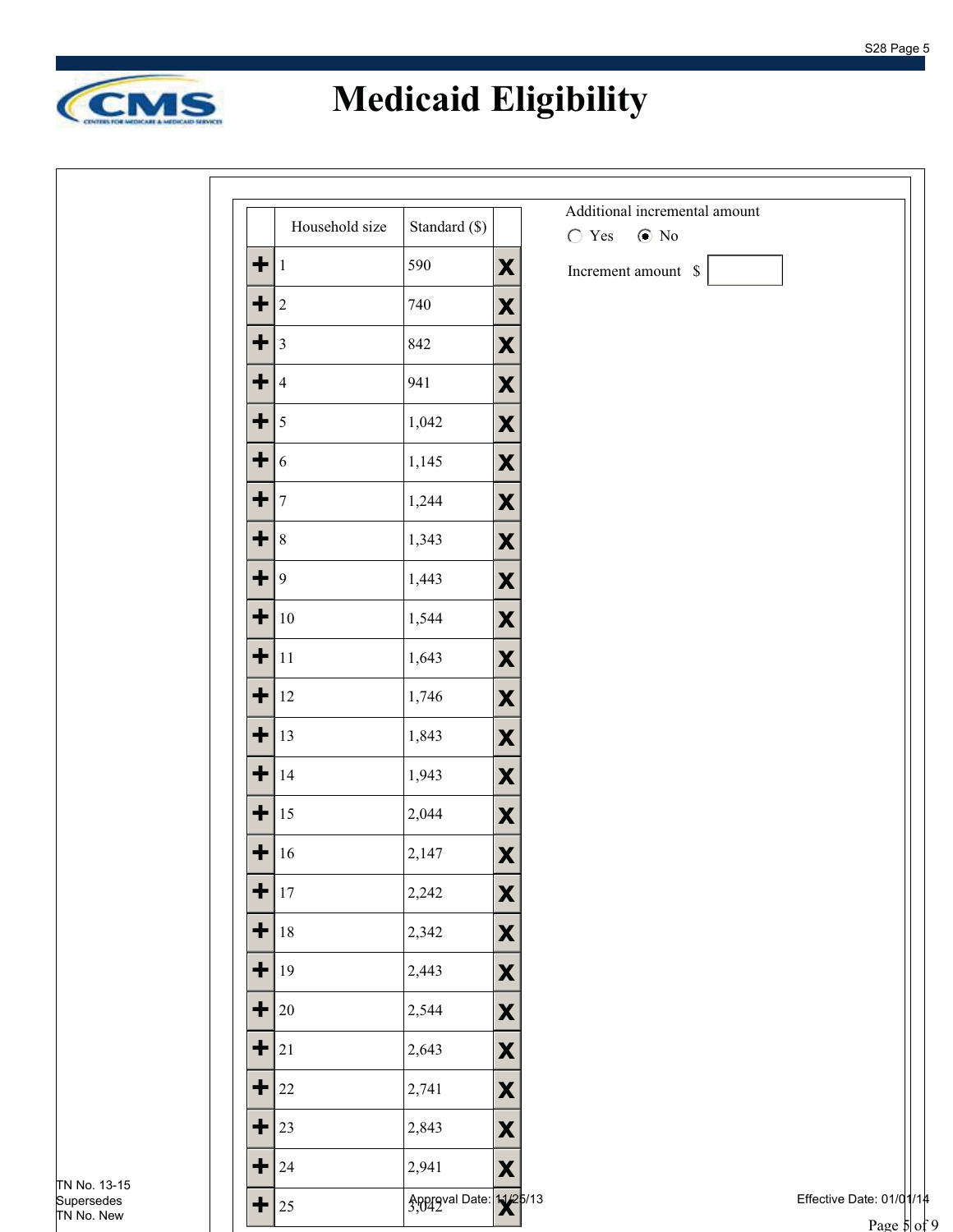

| The dollar amounts increase automatically each year<br>$\odot$ No<br>Yes<br>$\bigcap$ |  |  |  |  |  |  |  |  |
|---------------------------------------------------------------------------------------|--|--|--|--|--|--|--|--|
| Income limit chosen for full Medicaid coverage:                                       |  |  |  |  |  |  |  |  |
| The minimum income limit                                                              |  |  |  |  |  |  |  |  |
| The maximum income limit                                                              |  |  |  |  |  |  |  |  |
| $\odot$ Another income limit in-between the minimum and maximum standards allowed.    |  |  |  |  |  |  |  |  |
| The amount of the income limit for full Medicaid coverage is:                         |  |  |  |  |  |  |  |  |
| $\frac{0}{0}$<br>○ A percentage of the federal poverty level:                         |  |  |  |  |  |  |  |  |
| A dollar amount                                                                       |  |  |  |  |  |  |  |  |
| Income Standard Entry - Dollar Amount - Automatic Increase Option<br>S13a             |  |  |  |  |  |  |  |  |
| The standard is as follows:                                                           |  |  |  |  |  |  |  |  |
| <b>⊙</b> Statewide standard                                                           |  |  |  |  |  |  |  |  |
| $\bigcirc$ Standard varies by region                                                  |  |  |  |  |  |  |  |  |
| $\bigcirc$ Standard varies by living arrangement                                      |  |  |  |  |  |  |  |  |
| $\bigcirc$ Standard varies in some other way                                          |  |  |  |  |  |  |  |  |
| Enter the statewide standard                                                          |  |  |  |  |  |  |  |  |
|                                                                                       |  |  |  |  |  |  |  |  |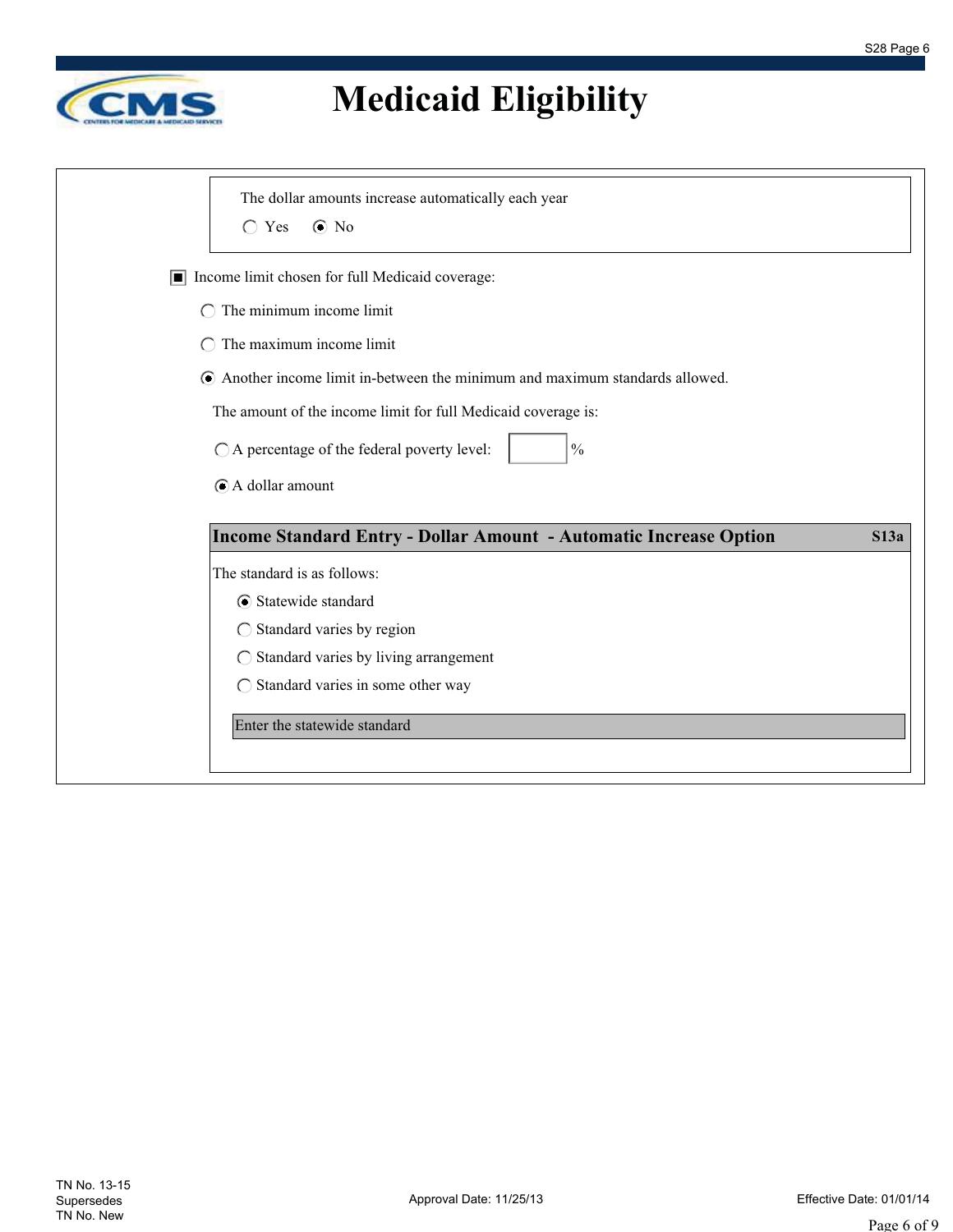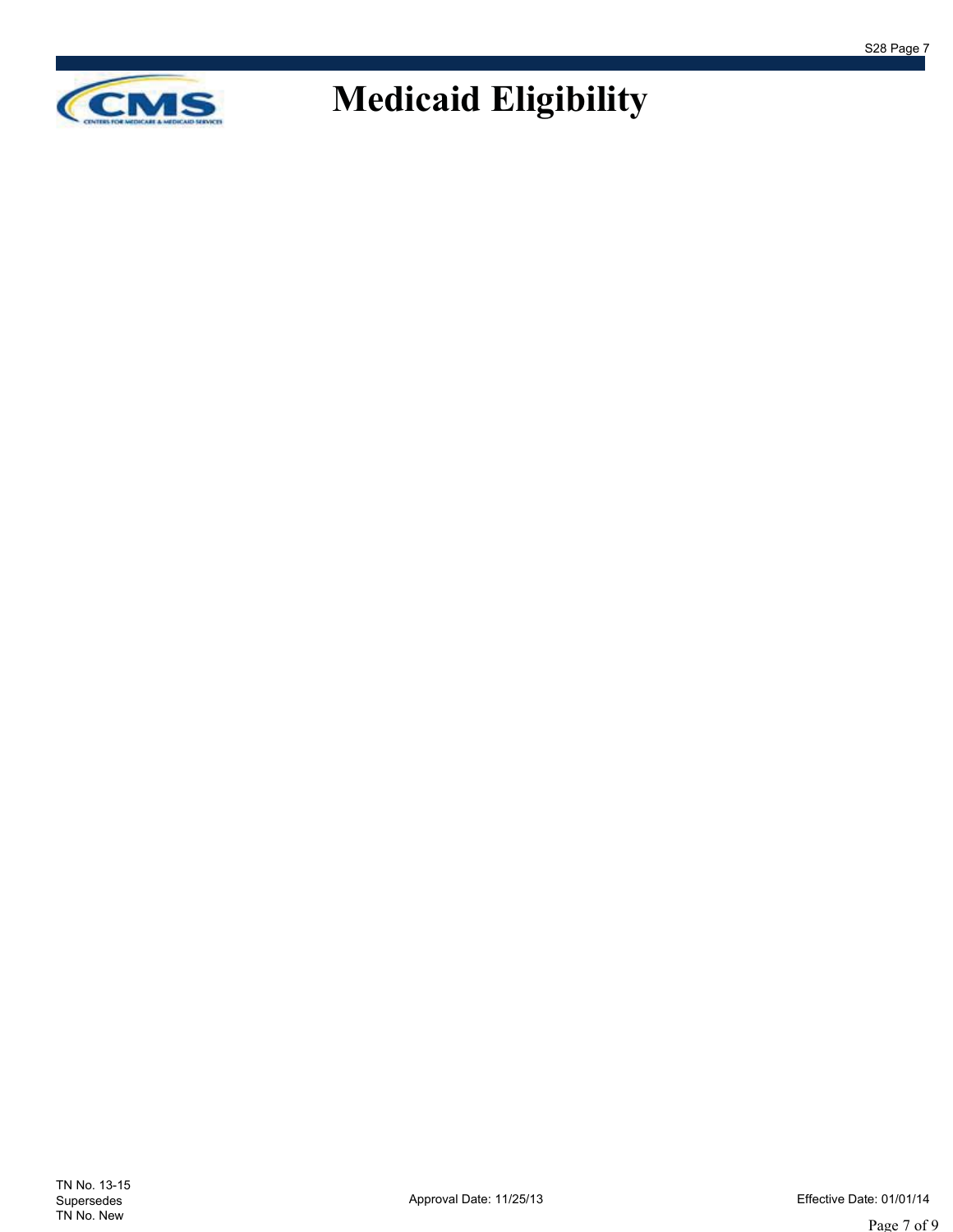

|           | Household size          | Standard (\$)          |                           | Additional incremental amount<br>$\bigcirc$ Yes<br>$\odot$ No |
|-----------|-------------------------|------------------------|---------------------------|---------------------------------------------------------------|
| $\div$    | $\mathbf{1}$            | 358                    | $\mathbf{X}$              | Increment amount \$                                           |
| $\div$    | $\overline{2}$          | 448                    | X                         |                                                               |
| $\div$    | $\vert 3 \vert$         | 507                    | X                         |                                                               |
| $\div$    | 4                       | 563                    | X                         |                                                               |
| $\div$    | $\overline{\mathbf{5}}$ | 622                    | $\boldsymbol{\mathsf{X}}$ |                                                               |
| $\div$    | $\sqrt{6}$              | 680                    | $\mathbf{x}$              |                                                               |
| $\div$    | 7                       | 738                    | X                         |                                                               |
| $\div$    | $\,8\,$                 | 795                    | X                         |                                                               |
| $\div$    | $\overline{9}$          | 852                    | X                         |                                                               |
| $\div$    | 10                      | 910                    | X                         |                                                               |
| ╈         | $11\,$                  | 969                    | $\mathbf{x}$              |                                                               |
| $\div$    | 12                      | 1,032                  | X                         |                                                               |
| $\div$    | 13                      | 1,094                  | X                         |                                                               |
| $\div$    | 14                      | 1,157                  | X                         |                                                               |
| $\ddot{}$ | 15                      | 1,220                  | $\mathbf{X}$              |                                                               |
| $\div$    | 16                      | 1,282                  | X                         |                                                               |
|           | $+$ 17                  | 1,345                  | X                         |                                                               |
|           | $+$   18                | 1,408                  | X                         |                                                               |
|           | $+$ 19                  | 1,470                  | X                         |                                                               |
| ٠         | 20                      | 1,533                  | X                         |                                                               |
| $\div$    | 21                      | 1,596                  | X                         |                                                               |
| $\div$    | $22\,$                  | 1,659                  | X                         |                                                               |
| $\div$    | 23                      | 1,721                  | X                         |                                                               |
| ٠         | 24                      | 1,784                  | X                         |                                                               |
| ┿         | 25                      | Approval Date: 12 5/13 |                           |                                                               |

TN No. 13-15 Supersedes TN No. New